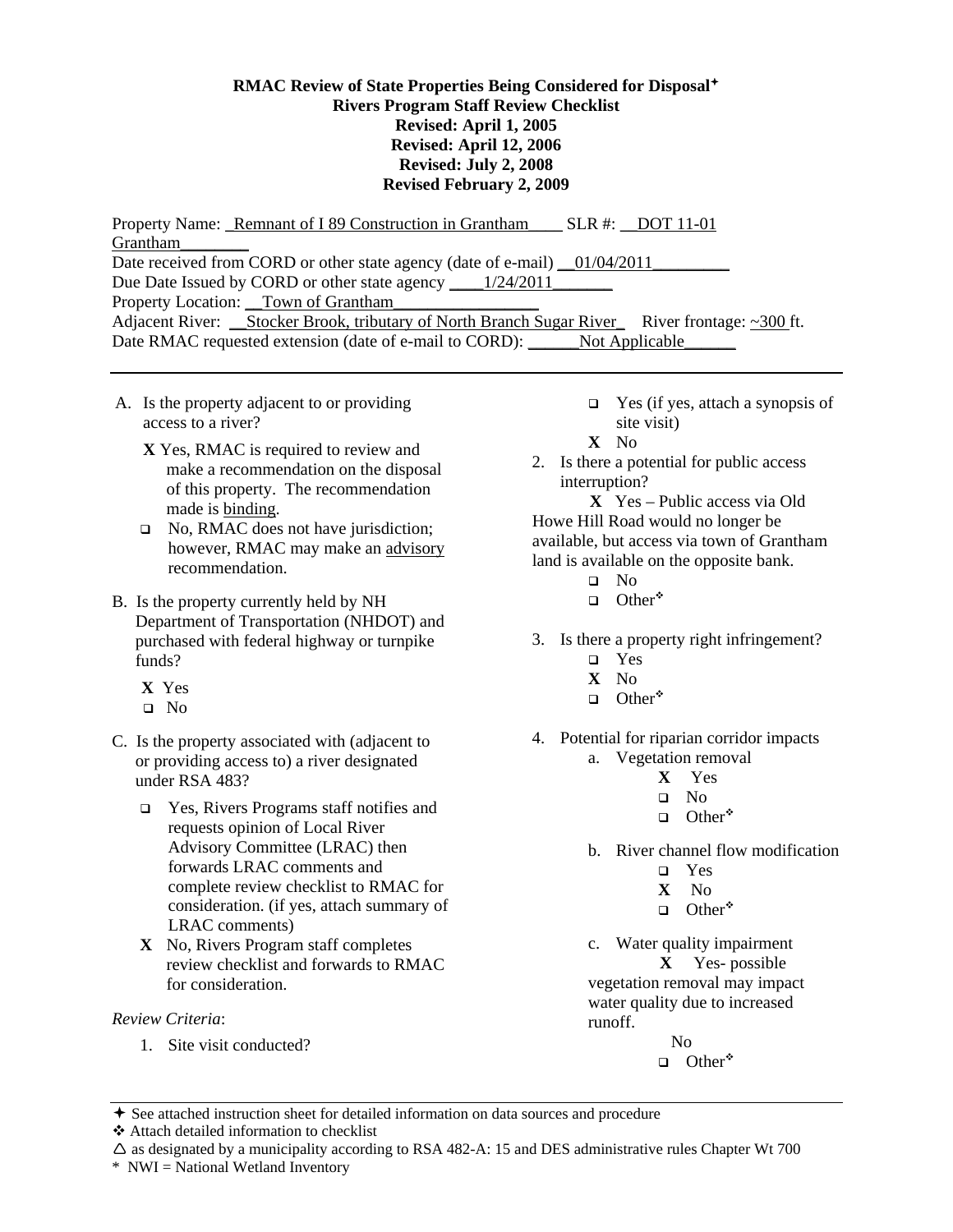d. Are Prime Wetlands<sup> $\triangle$ </sup>, NWI\* mapped or other mapped wetlands present on site?

Yes

- **X** No
- $\Box$  Other\*
- e. Are Prime Wetlands<sup> $\triangle$ </sup>, NWI\* mapped or other mapped wetlands adjacent to the site? **X** Yes (estimate of distance 200 ft)
	- No
	- $\Box$  Other\*
	-
- f. Biological community impairment
	- Yes
	- **X** No
	- $\Box$  Other\*
- 5. Potential for impacts to cultural resources
	- a. Are there cultural resources present on site (historic sites, stone walls, etc.)?
		- Yes:
		- No

**X** Unknown

As a condition of sale an archeological easement would be placed over the parcel. See easement language.

\_\_\_\_\_\_\_\_\_\_\_\_\_\_\_\_\_\_\_\_\_ \_\_\_\_\_\_\_\_\_\_\_\_\_\_\_\_\_\_\_\_\_

\_\_\_\_\_\_\_\_\_\_\_\_\_\_\_\_\_\_\_\_\_ \_\_\_\_\_\_\_\_\_\_\_\_\_\_\_\_\_\_\_\_\_ \_\_\_\_\_\_\_\_\_\_\_\_\_\_\_\_\_\_\_\_\_

b. Natural Heritage Inventory (NHI) threatened or endangered species present:

Yes:

**X** No

c. Wildlife Action Plan critical habitats and/or associated species present:

Yes:

| ۰. |
|----|
|----|

d. Other special designations: Yes:

\_\_\_\_\_\_\_\_\_\_\_\_\_\_\_\_\_\_\_\_\_ \_\_\_\_\_\_\_\_\_\_\_\_\_\_\_\_\_\_\_\_\_ \_\_\_\_\_\_\_\_\_\_\_\_\_\_\_\_\_\_\_\_\_

> \_\_\_\_\_\_\_\_\_\_\_\_\_\_\_\_\_\_ \_\_\_\_\_\_\_\_\_\_\_\_\_\_\_\_\_\_

\_\_\_\_\_\_\_\_\_\_\_\_\_\_\_\_\_\_

- $\overline{\phantom{a}}$ **X** No
- □ Not Available

e. Will the proposed use of the property impact any of the above listed resources?

**X** Yes Proposed removal of some of the vegetation may impact the water quality of the downstream wetlands. No

 $\Box$  Other\*

- 6. Proposed use of property: Remain undeveloped; abutter requesting parcel may remove vegetation. Owner may not disturb ground surface (or remove stumps) without Division of Historical Resources permission due to archeological easement.
- 7. Other information
- 8. If available, attach copy of soil mapping data.

\_\_\_\_\_\_\_\_\_\_\_\_\_\_\_\_\_\_\_\_\_\_\_\_\_\_\_\_\_\_\_\_ \_\_\_\_\_\_\_\_\_\_\_\_\_\_\_\_\_\_\_\_\_\_\_\_\_\_\_\_\_\_\_\_ \_\_\_\_\_\_\_\_\_\_\_\_\_\_\_\_\_\_\_\_\_\_\_\_\_\_\_\_\_\_\_\_

9. If available, attach copy of proposed site plan.